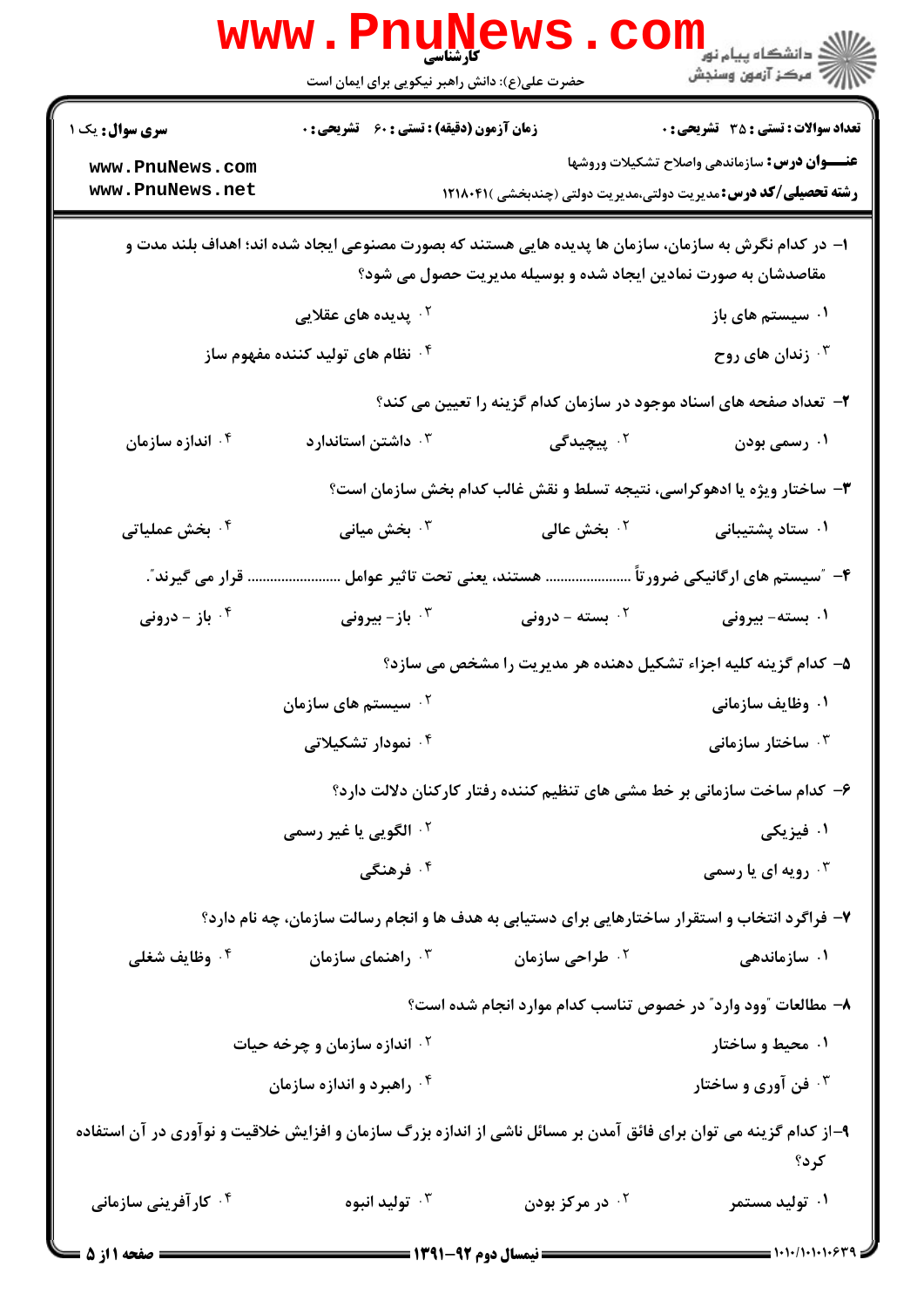|                                                                                                                    | www . Pni<br><b>ULLN 1</b><br>کارشاسی<br>حضرت علی(ع): دانش راهبر نیکویی برای ایمان است |                                                                     | ڪ دانشڪاه پيام نور ■<br> 7- مرکز آزمون وسنڊش                                                             |
|--------------------------------------------------------------------------------------------------------------------|----------------------------------------------------------------------------------------|---------------------------------------------------------------------|----------------------------------------------------------------------------------------------------------|
| <b>سری سوال :</b> ۱ یک                                                                                             | <b>زمان آزمون (دقیقه) : تستی : 60 ٪ تشریحی : 0</b>                                     |                                                                     | <b>تعداد سوالات : تستي : 35 ٪ تشریحي : 0</b>                                                             |
| www.PnuNews.com                                                                                                    |                                                                                        |                                                                     | <b>عنـــوان درس:</b> سازماندهی واصلاح تشکیلات وروشها                                                     |
| www.PnuNews.net                                                                                                    |                                                                                        |                                                                     | <b>رشته تحصیلی/کد درس:</b> مدیریت دولتی،مدیریت دولتی (چندبخشی )۱۲۱۸۰۴۱                                   |
|                                                                                                                    |                                                                                        |                                                                     | ۱۰- کدام دوره بر اهمیت عناصر نمادی، فرهنگی نظام اجتماعی و تکثر عناصری که سازمان را می سازند؛ تاکید دارد؟ |
| ۰۴ تخصصی شدن                                                                                                       | بسامدرنیسم $\cdot$ ۳                                                                   | ۰۲ کلاسیک                                                           | ۰۱ نوين                                                                                                  |
| 11- کدام نوع از سازمان های مجازی به مدیریت قدرت می دهد تا نیرو و توان خود را بر زمینه هایی متمرکز کند که سازمان در |                                                                                        |                                                                     | آن مزیت رقابتی دارد؟                                                                                     |
| ۰۴ بدون مرز                                                                                                        | مبتنی بر اعتماد $\cdot$ ۳                                                              | ۰ <sup>۲</sup> پارندی                                               | ۰۱ شبکه ای                                                                                               |
| ۱۲- بر اساس کدام یک از اصول طراحی سازمان های هولوگرافیک، ضوابط و مقررات باید به اندازه نیاز واقعی سیستم باشد و نه  |                                                                                        |                                                                     | بیش از آن؟                                                                                               |
|                                                                                                                    | ۰۲ تنوع لازم                                                                           |                                                                     | ۰۱ حداقل مشخصات اساسی                                                                                    |
|                                                                                                                    | ۰۴ اهمیت در نظر گرفتن ظرفیت اضافی                                                      |                                                                     | طراحی کل در اجزا $\cdot$ "                                                                               |
|                                                                                                                    |                                                                                        |                                                                     | ۱۳- کدام گزینه از ویژگی های سازمان های فرابوروکراتیک می باشد؟                                            |
|                                                                                                                    |                                                                                        |                                                                     | ۰۱ اطلاعات متمرکز است.                                                                                   |
|                                                                                                                    |                                                                                        | <sup>۲ .</sup> ارتباطات و تعاملات از مسائل و پروژه ها نشأت می گیرد. |                                                                                                          |
|                                                                                                                    |                                                                                        |                                                                     | ۰۳ به رسمیت توجه بیشتری می شود. $\cdot$ ۳                                                                |
|                                                                                                                    |                                                                                        |                                                                     | ۰۴ اعمال و رفتار سازمانی در شرح شغل ها محدود شده است.                                                    |
|                                                                                                                    |                                                                                        |                                                                     | ۱۴- در چارچوب نظریه های مکتب کلاسیک کدام روش سازماندهی توصیه می شود؟                                     |
|                                                                                                                    | ۰ <sup>۲</sup> سازماندهی از بالا به پایین                                              |                                                                     | ۰۱ سازماندهی از پایین به بالا                                                                            |
|                                                                                                                    | ۰ <sup>۴</sup> سازمانده <sub>ی مور</sub> ب                                             |                                                                     | سازماندهی افقی $\cdot^{\mathtt{w}}$                                                                      |
|                                                                                                                    |                                                                                        |                                                                     | ۱۵- کدام فعالیت در یک دانشگاه، از فعالیت های صفی محسوب می شود؟                                           |
|                                                                                                                    | ۰ <sup>۲</sup> فعالیت های رفاهی کارکنان                                                |                                                                     | ۰۱ فعالیت های اداری                                                                                      |
|                                                                                                                    | ۰۴ فعالیت های آموزشی و پژوهشی                                                          |                                                                     | نار فعالیت های مالی $\cdot^{\mathtt{w}}$                                                                 |
|                                                                                                                    |                                                                                        |                                                                     |                                                                                                          |
|                                                                                                                    |                                                                                        |                                                                     | كامل كردن عبارت انتخاب كنيد.                                                                             |
|                                                                                                                    | ۰ <sup>۲</sup> میزان تمرکز کمتر خواهد شد.                                              |                                                                     | ۰۱ حیطه نظارت وسیع تر خواهد شد.                                                                          |
|                                                                                                                    | ۰۴ حیطه نظارت محدود تر خواهد شد.                                                       |                                                                     | ۰ <sup>۳</sup> میزان تمرکز تغییری نمی کند.                                                               |
|                                                                                                                    |                                                                                        |                                                                     |                                                                                                          |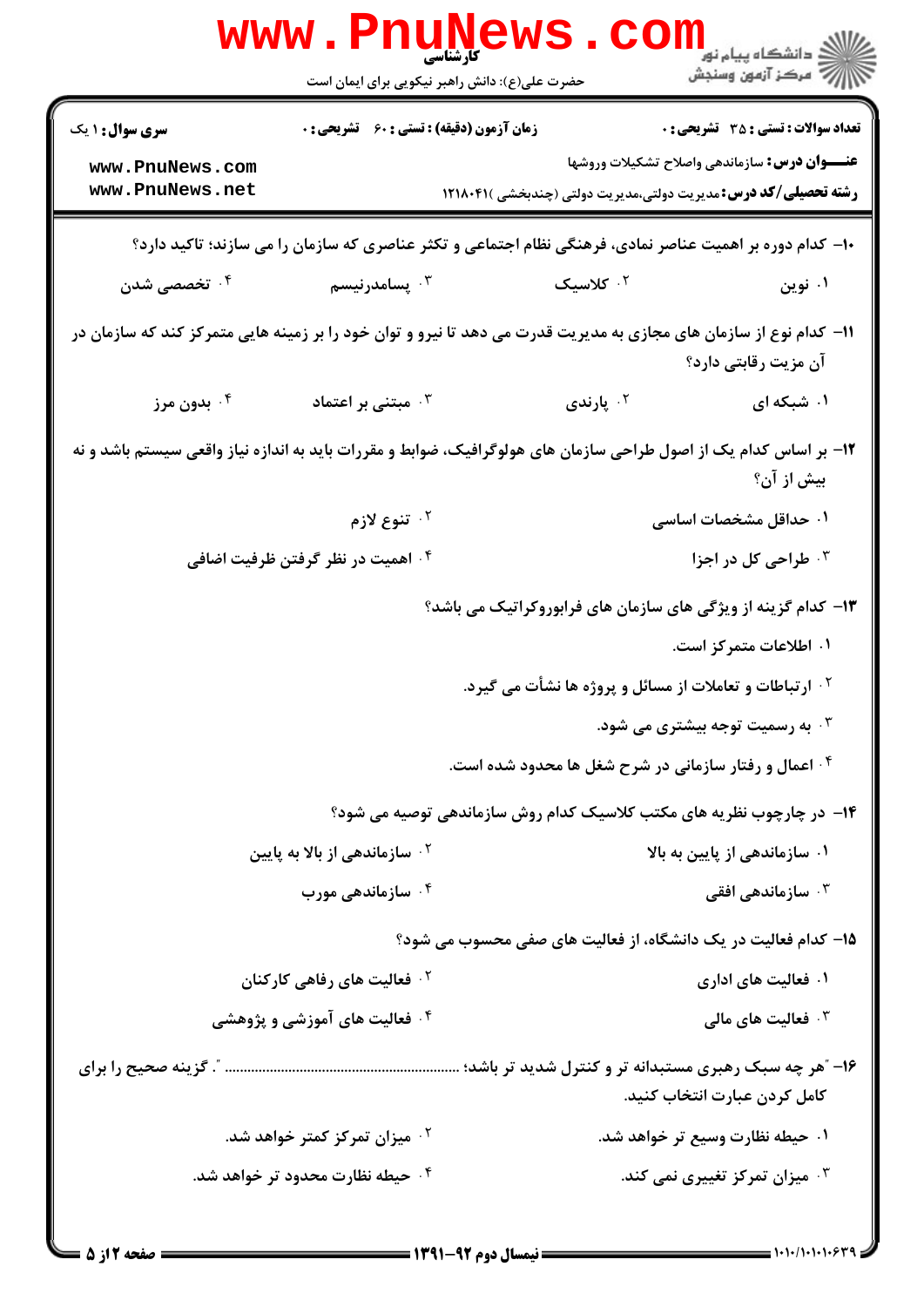|                                    | www . Phu<br><b>کارشناسی</b><br>حضرت علی(ع): دانش راهبر نیکویی برای ایمان است                                   |                                                       | د دانشڪاه پيام نور¶<br>ا∜ مرڪز آزمون وسنڊش                                                                                    |
|------------------------------------|-----------------------------------------------------------------------------------------------------------------|-------------------------------------------------------|-------------------------------------------------------------------------------------------------------------------------------|
| <b>سری سوال : ۱ یک</b>             | <b>زمان آزمون (دقیقه) : تستی : 60 ٪ تشریحی : 0</b>                                                              |                                                       | <b>تعداد سوالات : تستی : 35 تشریحی : 0</b>                                                                                    |
| www.PnuNews.com<br>www.PnuNews.net |                                                                                                                 |                                                       | <b>عنـــوان درس:</b> سازماندهی واصلاح تشکیلات وروشها<br><b>رشته تحصیلی/کد درس:</b> مدیریت دولتی،مدیریت دولتی (چندبخشی )۲۱۸۰۴۱ |
|                                    | ۱۷- در کدام نوع از اختیار، رابطه ای به موجب انجام وظایف یک فرد یا واحد، با افراد یا واحدهای دیگر برقرار می شود؟ |                                                       |                                                                                                                               |
| ۰۴ صفی                             | ۰ <sup>۳</sup> مشورتی                                                                                           | ۰۲ ستادی                                              | ۰۱ کارکردی                                                                                                                    |
|                                    |                                                                                                                 |                                                       | 18– كدام فعاليت تحت نظر بالاترين مقام موسسه دولتي انجام مي شود؟                                                               |
|                                    | ۰ <sup>۲</sup> حسابداری                                                                                         |                                                       | ۰۱ روابط عمومی                                                                                                                |
|                                    | ۰ <sup>۴</sup> خدمات رفاهی کارکنان                                                                              |                                                       | بودجه $\cdot$ ۳                                                                                                               |
|                                    | ۱۹- تعیین نرخ بهره و تعدیل تعرفه ها به کدام یک از نقش های دولت مربوط می شود؟                                    |                                                       |                                                                                                                               |
| ۰ <sup>۴</sup> تثبیتی              | تخصیصی $\cdot$                                                                                                  | ۰ <sup>۲</sup> توزیعی                                 | ۰۱ قانونی                                                                                                                     |
|                                    | +۲- آن دسته از وظایفی که دولت، متصدی اداره و بهره برداری از اموال جامعه است و مانند اشخاص حقیقی و حقوقی در حقوق |                                                       | خصوصی عمل می کند؛ چه نام دارد؟                                                                                                |
|                                    | <sup>۲.</sup> امور تصدی های اقتصادی                                                                             |                                                       | ۰۱ امور زیر بنایی                                                                                                             |
|                                    | ۰۴ امور حاکمیتی                                                                                                 |                                                       | ۰ <sup>۳</sup> امور تصدی های اجتماعی                                                                                          |
|                                    |                                                                                                                 |                                                       | <b>۲۱</b> - فرمان همه پرسی از اختیارات کدام مقام می باشد؟                                                                     |
|                                    | ۰ <sup>۲</sup> رئیس جمهور                                                                                       |                                                       | ۰۱ رهبری                                                                                                                      |
|                                    | ۰ <sup>۴</sup> رئیس قوه مقننه                                                                                   |                                                       | رئیس دیوان عدالت اداری $\cdot^{\texttt{w}}$                                                                                   |
|                                    | ۲۲- کدام واحد سازمانی از نظر سازمانی بزرگترین و از نظر قانونی بالاترین دستگاه اداری-اجرایی مملکت است؟           |                                                       |                                                                                                                               |
|                                    | <b>10 شرکت دولتی</b>                                                                                            |                                                       | ۰۱ موسسه دولتي وابسته                                                                                                         |
|                                    | ۰۲ موسسه غیر انتفاعی                                                                                            |                                                       | وزارتخانه $\cdot$                                                                                                             |
|                                    |                                                                                                                 |                                                       | ۲۳- کدام گزینه در مورد نارسائیهای شرکت های دولتی درست می باشد؟                                                                |
|                                    |                                                                                                                 | ۰۱ بسیاری از شرکت های دولتی حالت رقابتی دارند.        |                                                                                                                               |
|                                    | <b>گ زیان مستمر شرکت های دولتی به ورشکستگی آنها منجر نمی شود.</b>                                               |                                                       |                                                                                                                               |
|                                    |                                                                                                                 | <b>4 . كنترل اين شركت ها از نظر دولت ها آسان است.</b> |                                                                                                                               |
|                                    | ۰۴ هزینه های ناشی از ناکار آیی این شرکت ها از طریق استراتژی صرفه جویی در مقیاس جبران می شود.                    |                                                       |                                                                                                                               |
|                                    |                                                                                                                 |                                                       |                                                                                                                               |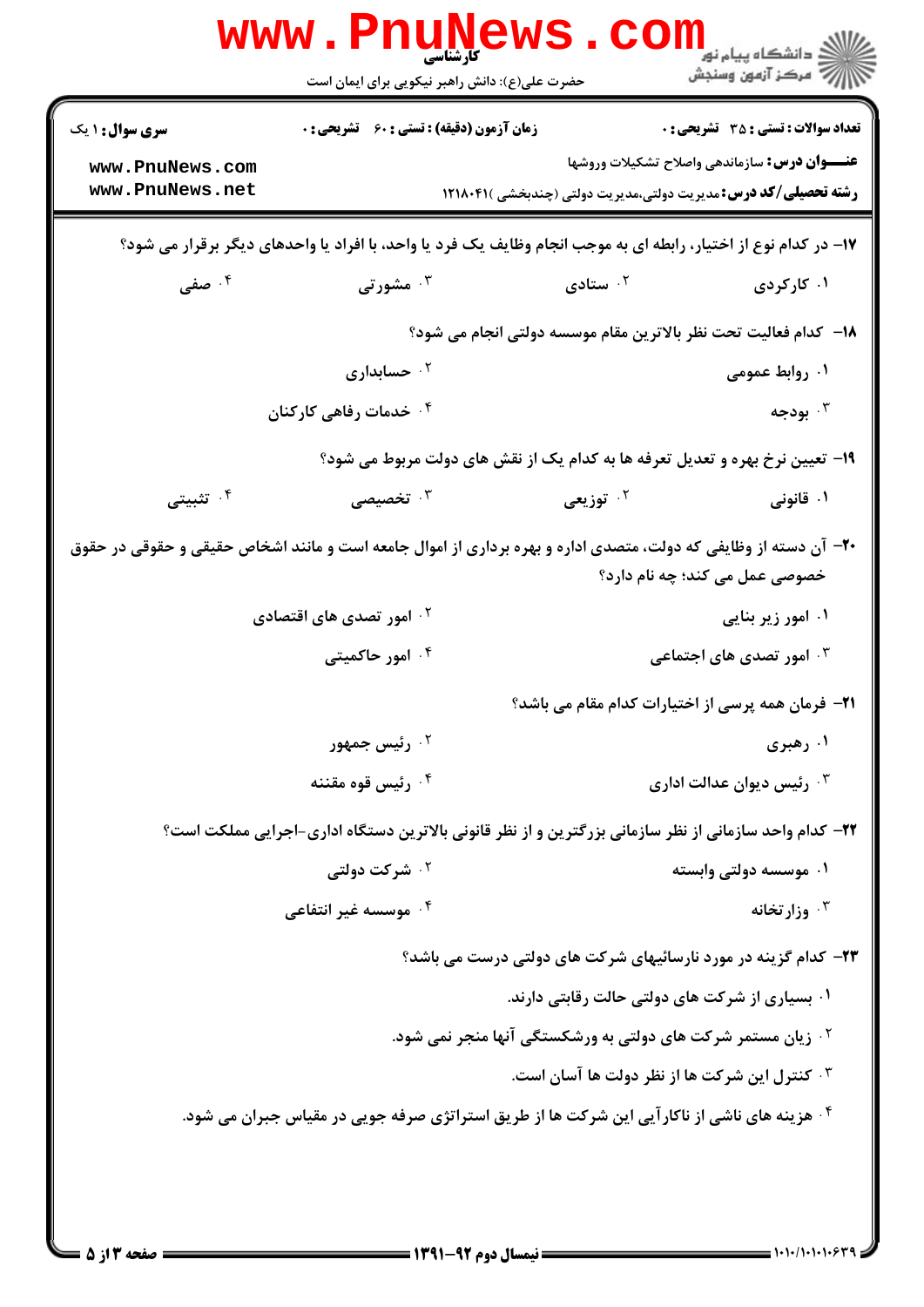|                                                                                                   | WWW.PILUIN<br>حضرت علی(ع): دانش راهبر نیکویی برای ایمان است                                                                                    |                                                   | دانشگاه پیام نو <mark>ر</mark><br>(= دانشگاه پیام نور<br>ا                  |  |
|---------------------------------------------------------------------------------------------------|------------------------------------------------------------------------------------------------------------------------------------------------|---------------------------------------------------|-----------------------------------------------------------------------------|--|
| <b>سری سوال :</b> ۱ یک                                                                            | <b>زمان آزمون (دقیقه) : تستی : 60 ٪ تشریحی : 0</b>                                                                                             |                                                   | <b>تعداد سوالات : تستی : 35 تشریحی : 0</b>                                  |  |
| www.PnuNews.com                                                                                   |                                                                                                                                                |                                                   | <b>عنـــوان درس:</b> سازماندهی واصلاح تشکیلات وروشها                        |  |
| www.PnuNews.net                                                                                   |                                                                                                                                                |                                                   | <b>رشته تحصیلی/کد درس:</b> مدیریت دولتی،مدیریت دولتی (چندبخشی )۲۱۸۰۴۱       |  |
| ۲۴- شرح و تفسیر قوانین عادی در صلاحیت کدام یک از گزینه های زیر است؟                               |                                                                                                                                                |                                                   |                                                                             |  |
|                                                                                                   | ۰۲ هیئت وزیران                                                                                                                                 |                                                   | ۰۱ وزیر مربوطه                                                              |  |
|                                                                                                   | ۰۴ دیوان محاسبات کشور                                                                                                                          |                                                   | ۰۳ مجلس شورای اسلامی                                                        |  |
| ۲۵– هدف کدام یک از گزینه ای زیر اعمال کنترل و نظارت مستمر مالی به منظور پاسداری از بیت المال است؟ |                                                                                                                                                |                                                   |                                                                             |  |
|                                                                                                   | <b>گ معاونت برنامه ریزی رئیس جمهور</b>                                                                                                         |                                                   | ۰۱ وزارت اقتصاد                                                             |  |
|                                                                                                   | ۰۴ دیوان محاسبات کشور                                                                                                                          |                                                   | شورای اقتصاد $\cdot$                                                        |  |
|                                                                                                   | ۲۶– کدام تشکیلات، تحقیق مقدماتی جرایم را بر عهده داشته و نهادی است که وظیفه اش حفظ حقوق عامه مردم، تعقیب                                       |                                                   | بزهکاران و اجرای قوانین حقوقی و جزایی است؟                                  |  |
| ۰ <sup>۴</sup> دیوان عالی کشور                                                                    | ا دادسرا $\cdot$                                                                                                                               | ۰ <sup>۲</sup> دیوان عدالت اداری                  | ۰۱ دادگاه                                                                   |  |
|                                                                                                   | ۲۷– کدام یک از انواع شوراها می تواند در حدود وظایف خود طرح هایی تهیه و مستقیماً یا از طریق دولت به مجلس شورای                                  |                                                   | اسلامی پیشنهاد کند تا بررسی شود؟                                            |  |
|                                                                                                   | <b>گ شورای اسلامی بخش</b>                                                                                                                      |                                                   | ۰۱ شوراهای صنفی                                                             |  |
|                                                                                                   | <b>۴ قورای اسلامی شهر</b> ۶                                                                                                                    |                                                   | شورای عالی استان ها $\cdot^{\mathsf{y}}$                                    |  |
|                                                                                                   |                                                                                                                                                |                                                   | ۲۸- صدور موافقت اصولی برای ایجاد صنایع، به کدام یک از انواع روش اشاره دارد؟ |  |
| ۰ <sup>۴</sup> تدارکاتی                                                                           | ج عمومی $\cdot^{\mathsf{r}}$                                                                                                                   | ۰۲ مشترک                                          | ۰۱ اختصاصی                                                                  |  |
|                                                                                                   | ۲۹- مجموعه ای از فعالیت ها و یا عملیات که یک یا چند ورودی را تبدیل به خروجی ای می کند که برای مشتری(جامعه هدف)                                 | یا ذینفعان ایجاد ارزش می نماید، چه نامیده می شود؟ |                                                                             |  |
| ۰۴ فرآیند                                                                                         | ۰۳ رسالت                                                                                                                                       |                                                   |                                                                             |  |
|                                                                                                   | ۳۰– کدام یک از گزینه های زیر، ویژگی های ارتقای بلوغ سازمانی و حذف ترس از محیط کار و زدودن تفکر استبداد به رأی را<br>در سازمان نهادینه می سازد؟ |                                                   |                                                                             |  |
|                                                                                                   | نظام پیشنهادها $\cdot$ ۲                                                                                                                       |                                                   | ۰۱ بهبود مستمر                                                              |  |
|                                                                                                   | ۰۴ برون سپاری                                                                                                                                  |                                                   | ۰۳ مهندسی مجدد فرآیندها                                                     |  |
|                                                                                                   | ۳۱- نظام پذیرش و بررسی پیشنهادها در دستگاهها در قالب وظایف کدام گزینه فعالیت می نماید؟                                                         |                                                   |                                                                             |  |
| ۰۴ حراست                                                                                          | روابط عمومی $\cdot^{\mathsf{v}}$                                                                                                               | ۰ <sup>۲</sup> معاون اجرایی                       | ۰۱ شورای تحول اداری                                                         |  |